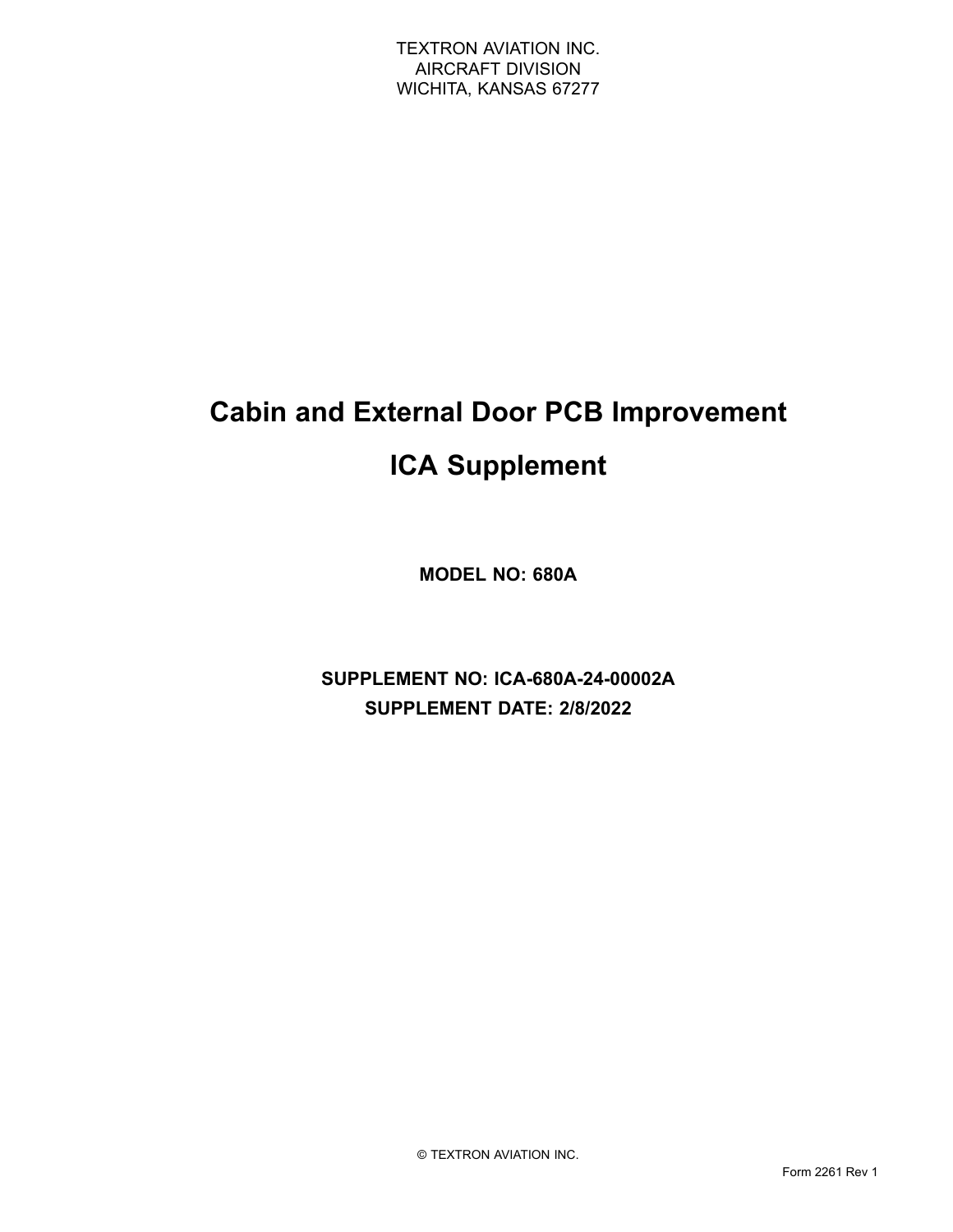### TEXTRON AVIATION INC. AIRCRAFT DIVISION WICHITA, KANSAS 67277

#### **REVISIONS**

| ICA-680A-24-00002                                                                                                                                           | Rev: A             | Date: Feb 8/2022 |  |
|-------------------------------------------------------------------------------------------------------------------------------------------------------------|--------------------|------------------|--|
| <b>ICA Summary</b>                                                                                                                                          | Page 1             |                  |  |
| <b>Manuals Affected</b>                                                                                                                                     | <b>Description</b> | Title            |  |
| Maintenance Manual                                                                                                                                          | <b>NOT USED</b>    |                  |  |
| Appendix A: Illustrated Parts<br>Catalog                                                                                                                    | <b>NOT USED</b>    |                  |  |
| Appendix B: Wiring Diagram<br>Manual                                                                                                                        |                    |                  |  |
| This ICA supplement was incorporated in Revision 7 of the Model 680A Wiring Diagram Manual<br>$\bullet$<br>rendering this ICA Supplement Appendix Obsolete. |                    |                  |  |

| ICA-680A-24-00002                                        | $Rev: -$              | Date: 1/29/2019                         |  |
|----------------------------------------------------------|-----------------------|-----------------------------------------|--|
| <b>ICA Summary</b>                                       | Pages 1-6             |                                         |  |
| <b>Manuals Affected</b>                                  | <b>Description</b>    | Title                                   |  |
| Maintenance Manual                                       | NOT USED              |                                         |  |
| Appendix A: Illustrated Parts<br>Catalog                 | <b>NOT USED</b>       |                                         |  |
| Appendix B: Wiring Diagram<br>Manual                     | 52-10-01 Figure<br>02 | Cabin and External Door PCB Improvement |  |
| Adds an improvement for the Cabin and External Door PCB. |                       |                                         |  |

### **1. ICA Obsolescence**

A. This publication and its contents have been incorporated into the applicable manuals in the revisions noted above. Refer to the most current revision of the manuals listed above for the most up to date Instructions for Continued Airworthiness.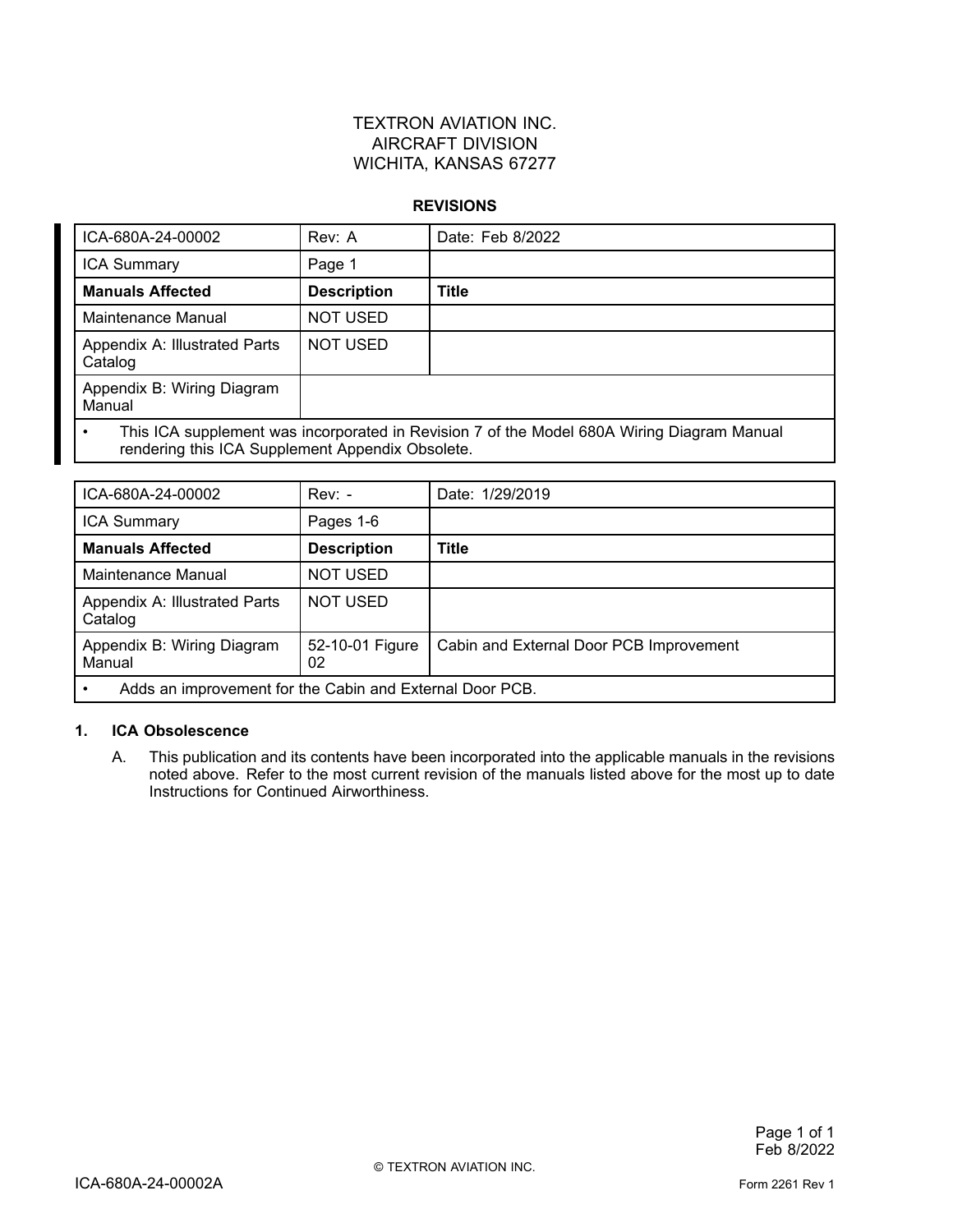TEXTRON AVIATION INC. AIRCRAFT DIVISION WICHITA, KANSAS 67277

### **SUPPLEMENT NO: ICA-680A-24-00002A APPENDIX A: ILLUSTRATED PARTS CATALOG**

## **NOT APPLICABLE**